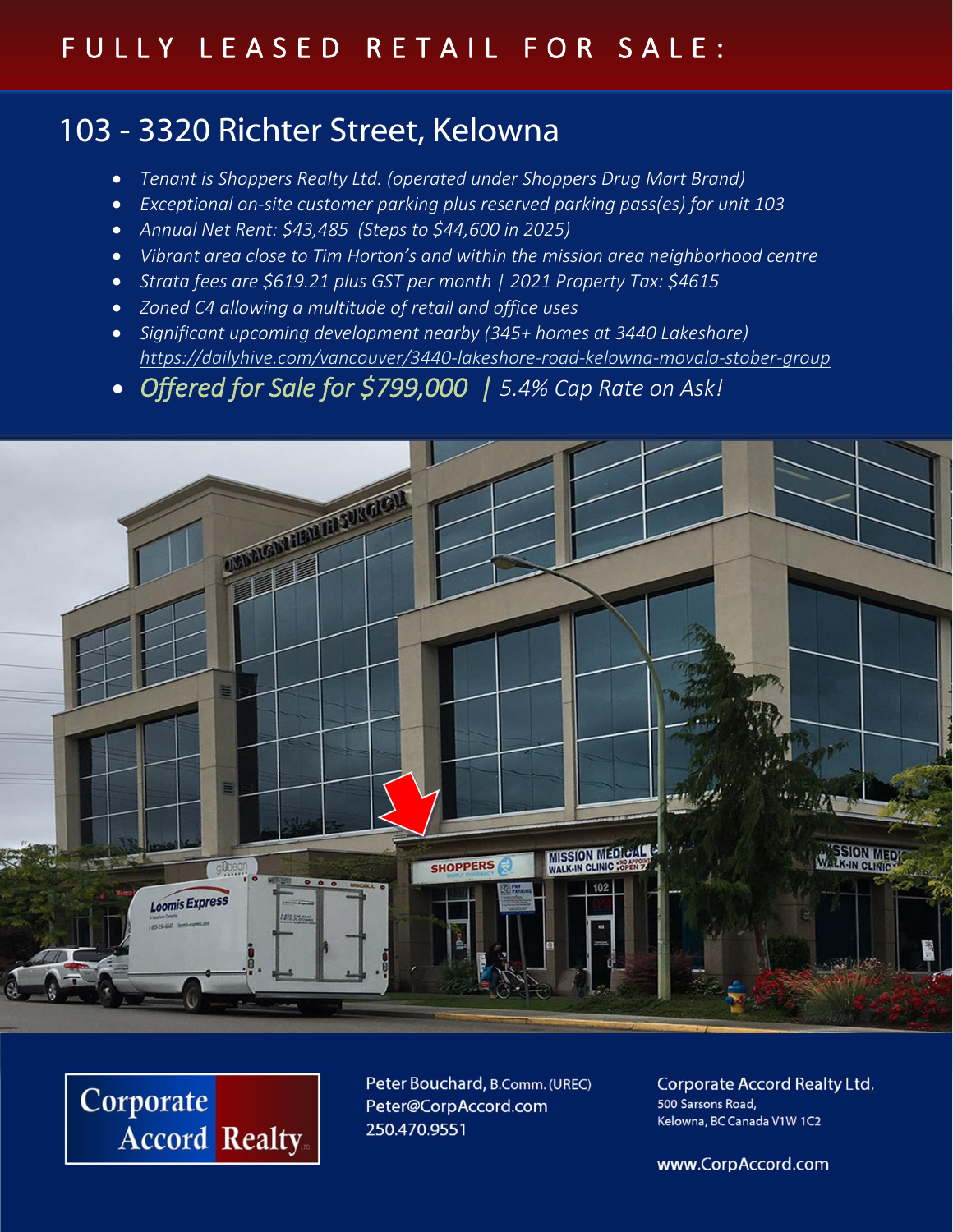# Vibrant Neighborhood!



## Main Floor Strata Plan